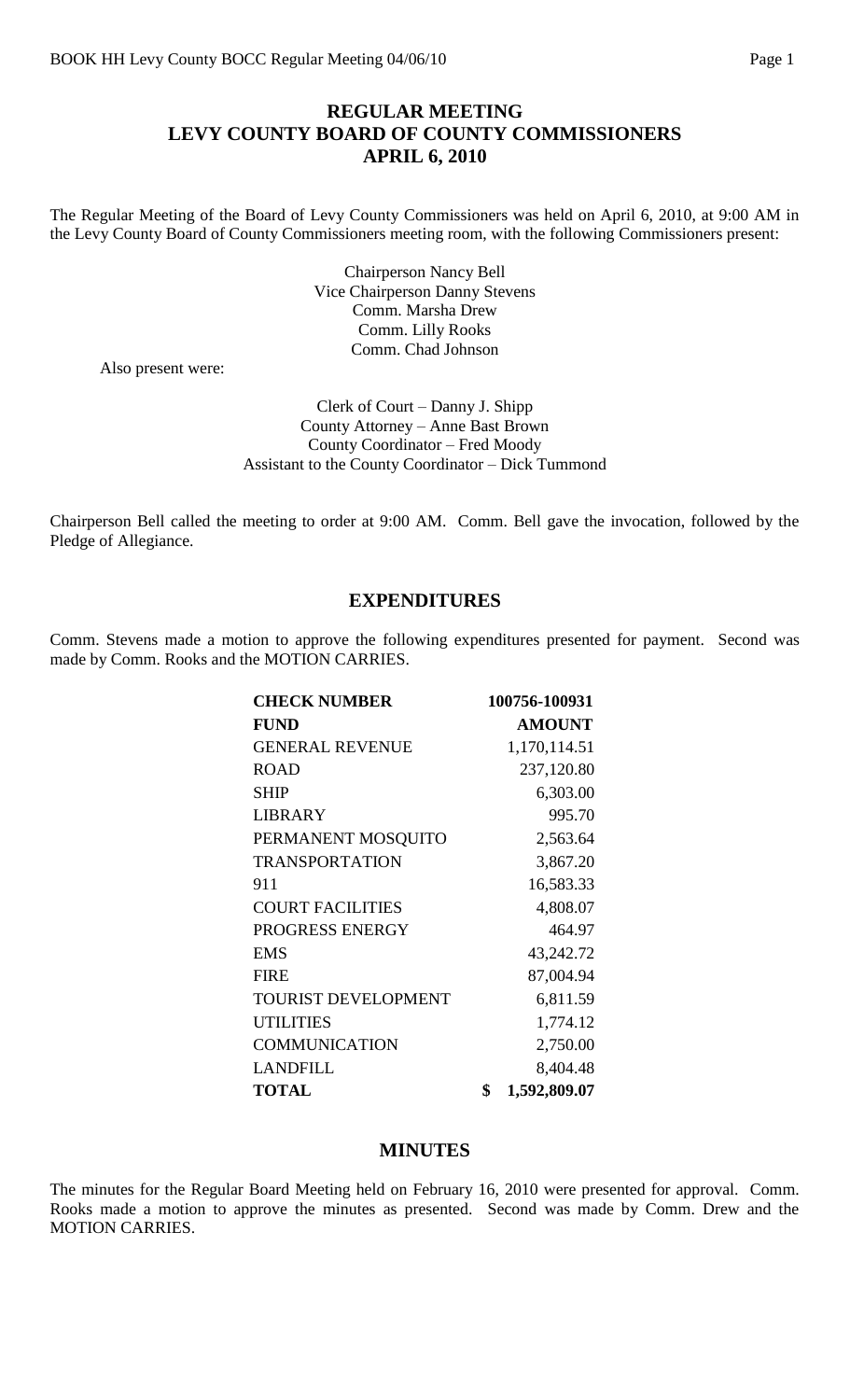The minutes for the Regular Board Meeting held on March 2, 2010 were presented for approval. Comm. Drew made a motion to approve the minutes as presented. Second was made by Comm. Rooks and the MOTION CARRIES.

The minutes for the Regular Board Meeting held on March 16, 2010 were presented for approval. Comm. Drew made a motion to approve the minutes as presented. Second was made by Comm. Stevens and the MOTION CARRIES.

## **LARC PRESENTATION**

Commissioner Lilly Rooks

- Sean Mullins, President of LARC Board of Directors Betty Walker, Executive Director of LARC
	- A. Presentation to LARC Student, Danny Rose.

Comm. Rooks introduced individuals in attendance from the LARC and presented an award to Daniel Rose, a client at LARC. She explained Mr. Rose had recently gone to Tallahassee and made a presentation to Legislators about the concerns LARC clients are facing regarding the economic dilemmas. Mr. Rose read to the Board the same letter he had presented in Tallahassee. Comm. Rooks then presented Mr. Rose with a plaque to recognize him for his efforts. Sean Mullins then presented an award to the Board for their support of the LARC and thanked Comm. Rooks for her help when they went to Tallahassee.

Comm. Bell reminded everyone the Wild Hog Canoe Race will be April 17<sup>th</sup>.

# **LEVY COUNTY FAIR**

Debra Jones, President Levy County Fair

A. Levy County Fair Week Proclamation.

Ms. Jones introduced Tommy Dunkard, Senior Vice-President and Jim Smith, Executive Director and requested approval of the Levy County Fair Week Proclamation, which she then read into public record. Comm. Johnson made a motion to approve the Levy County Fair Week Proclamation, 2010-17. Second was made by Comm. Drew and the MOTION CARRIES.

Ms. Jones informed everyone the Fair is held at the Horseman's Park in Williston and opening ceremonies will be on Thursday at 4:00 P.M. Gates will open Thursday and Friday at 2:00 P.M. Gates will open Saturday and Sunday at 11:00 A.M.

# **EARTH DAY PROCLAMATION**

Comm. Nancy Bell A. Earth Day Proclamation.

Comm. Bell requested approval of the Earth Day Proclamation on behalf of Ms. Roberta Pickard. Comm. Rooks made a motion to approve the Earth Day Proclamation, 2010-16. Second was made by Comm. Drew and the MOTION CARRIES.

Comm. Bell read the Proclamation into public record.

## **ZONING**

Rob Corbitt, Director

A. Ha.Va. 2-10, Hardship Variance.

Mr. Corbitt requested approval of Hardship Variance, Ha.Va. 2-10 for Ms. Joy Smith to allow a second dwelling on her property.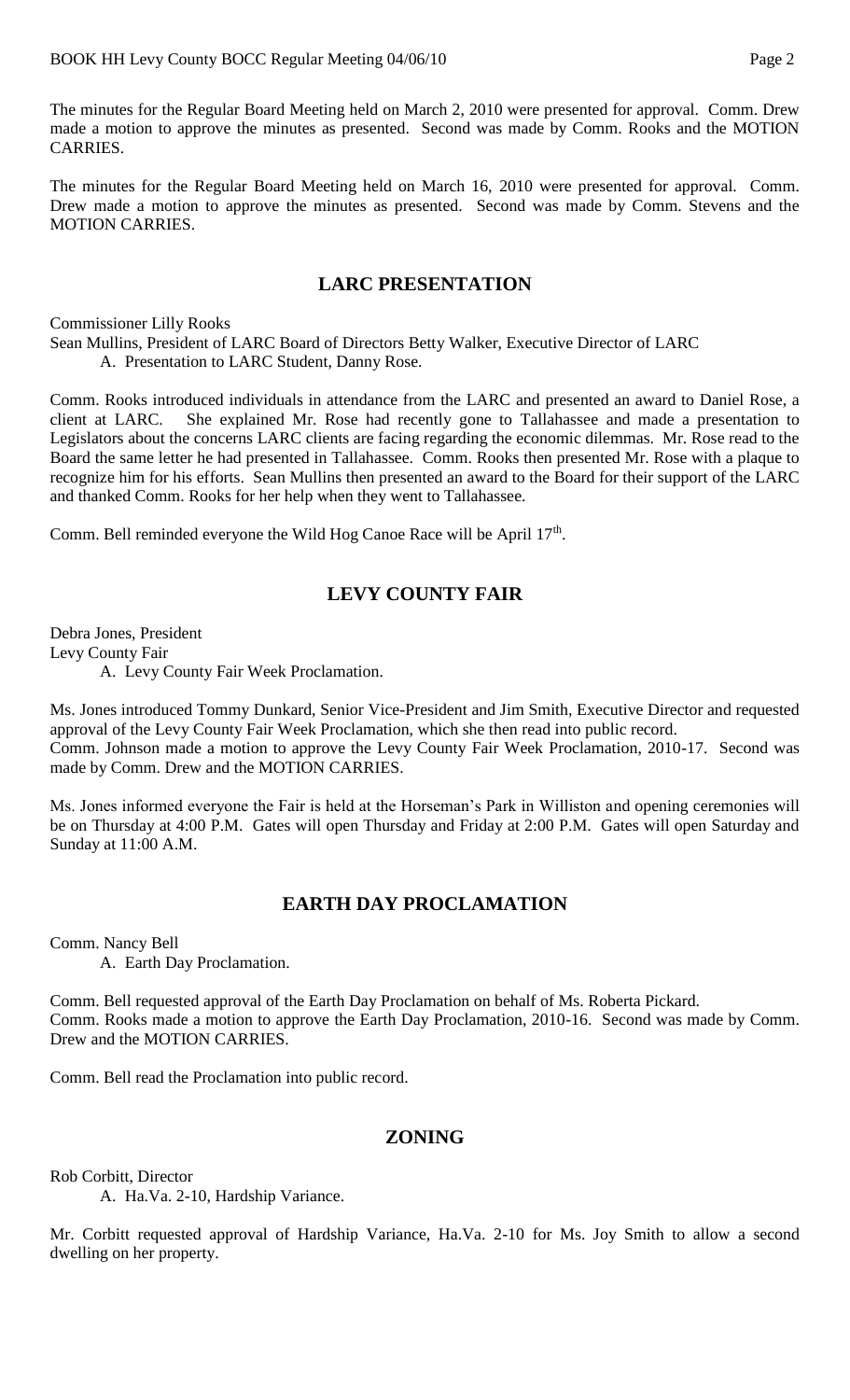Comm. Drew made a motion to approve Hardship Variance, Ha.Va. 2-10. Second was made by Comm. Johnson.

Comm. Bell asked if there was anyone to speak for or against and there was none. Comm. Bell called for a vote and the MOTION CARRIES.

#### **PLANNING COMMISSION APPOINTMENT**

#### Comm. Marsha Drew

A. Proposed Planning Commission Appointment.

Comm. Drew makes a recommendation and motion to appoint Cathleen Burke to the Planning Commission. Comm. Bell passes the gavel to Vice Chair. Stevens and seconds the motion. The votes were cast as follows:

| FOR.       | <b>AGAINST</b> |
|------------|----------------|
| Comm. Drew | Comm. Stevens  |
| Comm. Bell | Comm. Rooks    |
|            | Comm. Johnson  |

Bob Weis spoke and had no objection to the Board not appointing Ms. Burke to the Planning Commission

Comm. Stevens returns the gavel back to Comm. Bell and makes a motion to re-appoint Thadus Barber to the Planning Commission. Second is made by Comm. Rooks and the MOTION CARRIES. The votes were cast as follows:

> FOR AGAINST Comm. Stevens Comm. Drew Comm. Rooks Comm. Bell Comm. Johnson

Listed below are members of the audience who spoke expressing their disapproval of the Board not appointing Ms. Burke to the Planning Commission.

Larry Feldhusen Paul Tobergte Edward Michaels Carol Ross Edith McCrimmon

Bob Weiser spoke in favor of the Board's decision to re-appoint Mr. Barber to the Planning Commission.

## **LEVY COUNTY HEALTH DEPARTMENT**

Fred Moody, County Coordinator A. Request for vehicle acquisition.

Mr. Moody spoke on behalf of Barbara Locke to request a surplus vehicle in the Levy County Transit Department, a 2004 E-350 Turtle-Top van. The vehicle is wheel-chair accessible and they currently have a need for such a vehicle in their health programs.

Comm. Stevens made a motion to transfer the vehicle to the Health Department from the Levy County Transit Department. Second was made by Comm. Rooks and the MOTION CARRIES.

## **TOWN OF YANKEETOWN**

Jack Schofield

A. Presentation of letter regarding Special Exception Use Permit.

Mr. Schofield spoke on behalf of Dawn Clary, Yankeetown Mayor and read a letter to the Board from the Yankeetown Town Council. They would like to know why no action was taken to enforce the development conditions of King Road Mine? The letter requests the Board to reconsider its decision to take no action and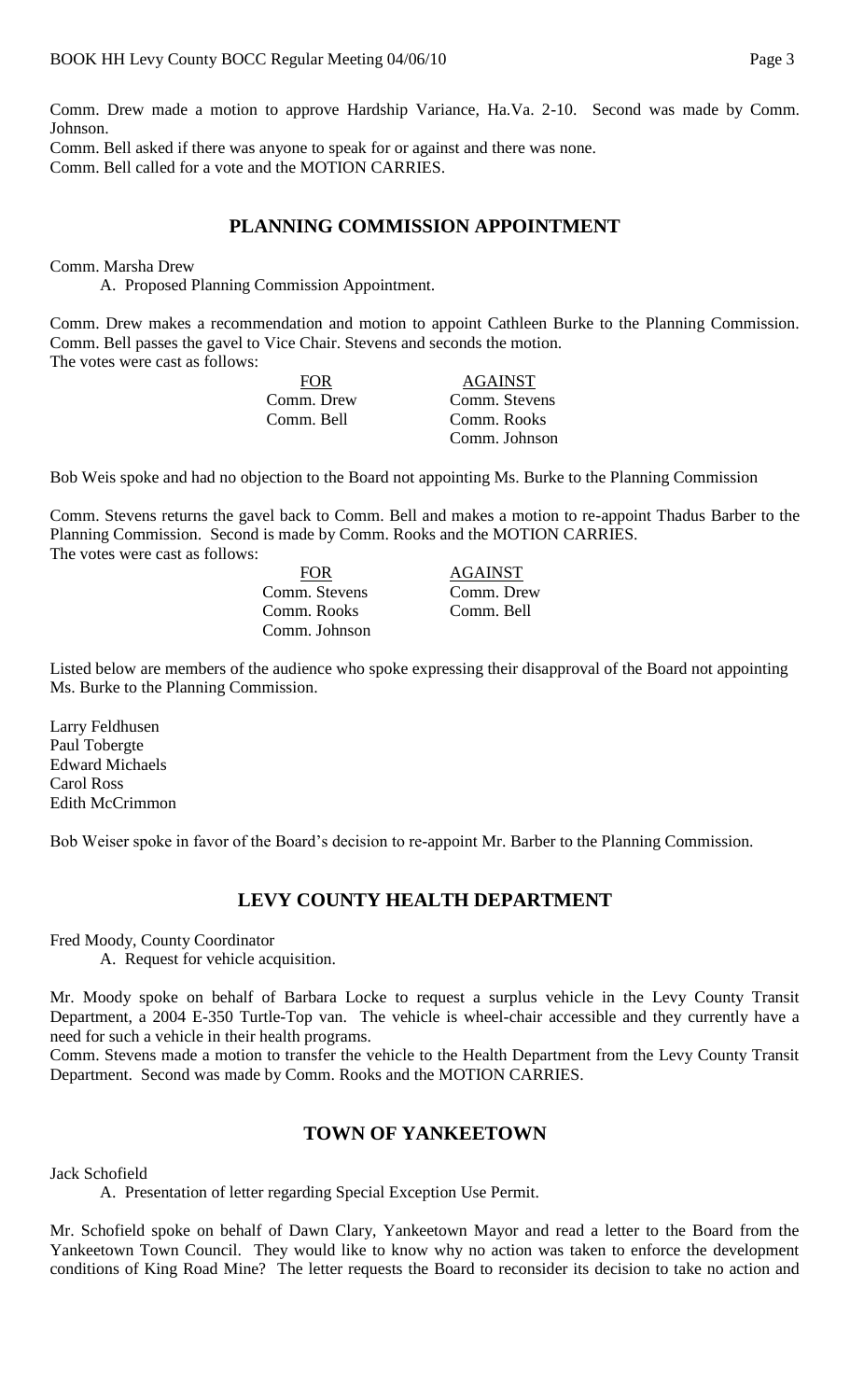invites Atty. Brown and Development Department Director, Rob Corbitt to attend a Yankeetown Council Meeting at 7:00 P.M. on April 19, 2010 at the Yankeetown Lions Club to discuss this matter.

Comm. Stevens states the issue has already been addressed and is not in favor of sending county employees to a meeting.

Comm. Drew stated she is in favor of listening to the concerned citizens.

Comm. Rooks questioned Mr. Schofield on the dates of Town meetings and correspondence sent to the Board and letters the Town of Yankeetown received from Atty. Brown regarding this matter.

### **PUBLIC COMMENT**

Ivan Chubb informed everyone there will be a Memorial Day celebration on Sunday, May 30<sup>th</sup> at 1:00 P.M. in Cedar Key with the Marine Corps League, another will be in Bronson on May 31<sup>st</sup> at 1:00 P.M. at Rosemary Hill with the AmVets.

Daryl Diamond spoke on behalf of the residents of Rest Haven Shores regarding having deed restrictions upheld. He states an individual is intending to move a mobile home into their deed restricted subdivision. Atty. Brown responds to the deed restriction question and states the county is not a party to deed restrictions and cannot enforce private contracts.

Listed below are other residents of Rest Haven Shores who spoke regarding their disapproval of the county not getting involved to enforce deed restrictions.

Donna Lanier April Miller

Mrs. Renate Cannon spoke regarding the Sunshine Law.

Ed Candela spoke regarding his disapproval of the Board not doing anything about the King Road Mine in comparison to the Proclamation for Earth Day.

The meeting recessed at 10:12 A.M. The meeting reconvened at 10:26 A.M.

Bruce Greenlee introduced Felicia Carnegie Days who has written memoirs of her journey of addiction and how she has overcome it. Ms. Days spoke concerning her book and introduced her mother, Alice Carnegie. She stated she has copies of the book with her today if anyone is interested in a copy.

## **COUNTY COORDINATOR**

Fred Moody, County Coordinator

A. Proposed Interlocal Agreement with the Town of Inglis for Building Inspection Services.

Mr. Moody requested approval of the proposed Interlocal Agreement with the Town of Inglis for building inspection services.

Comm. Drew made a motion to approve the proposed Interlocal Agreement with the Town of Inglis. Second was made by Comm. Stevens and the MOTION CARRIES.

B. Final Surplus Auction Results.

Mr. Moody gave the results from the final surplus auction. The total amount taken in was \$28,551. After a 4.89% commission to the auctioneers, the net amount for the County was \$27,154.86.

C. Proposed budget amendments to the Levy County Sheriff's Office budget for inmate medical expenses.

Mr. Moody requested on behalf of Sheriff Smith an amendment to increase the inmate medical line item by \$150,000 due to medical expenses of one inmate. Mr. Moody stated the amount would come from Reserve. Comm. Drew made a motion to approve the increase of \$150,000 to the Sheriff's inmate medical line item. Second was made by Comm. Johnson.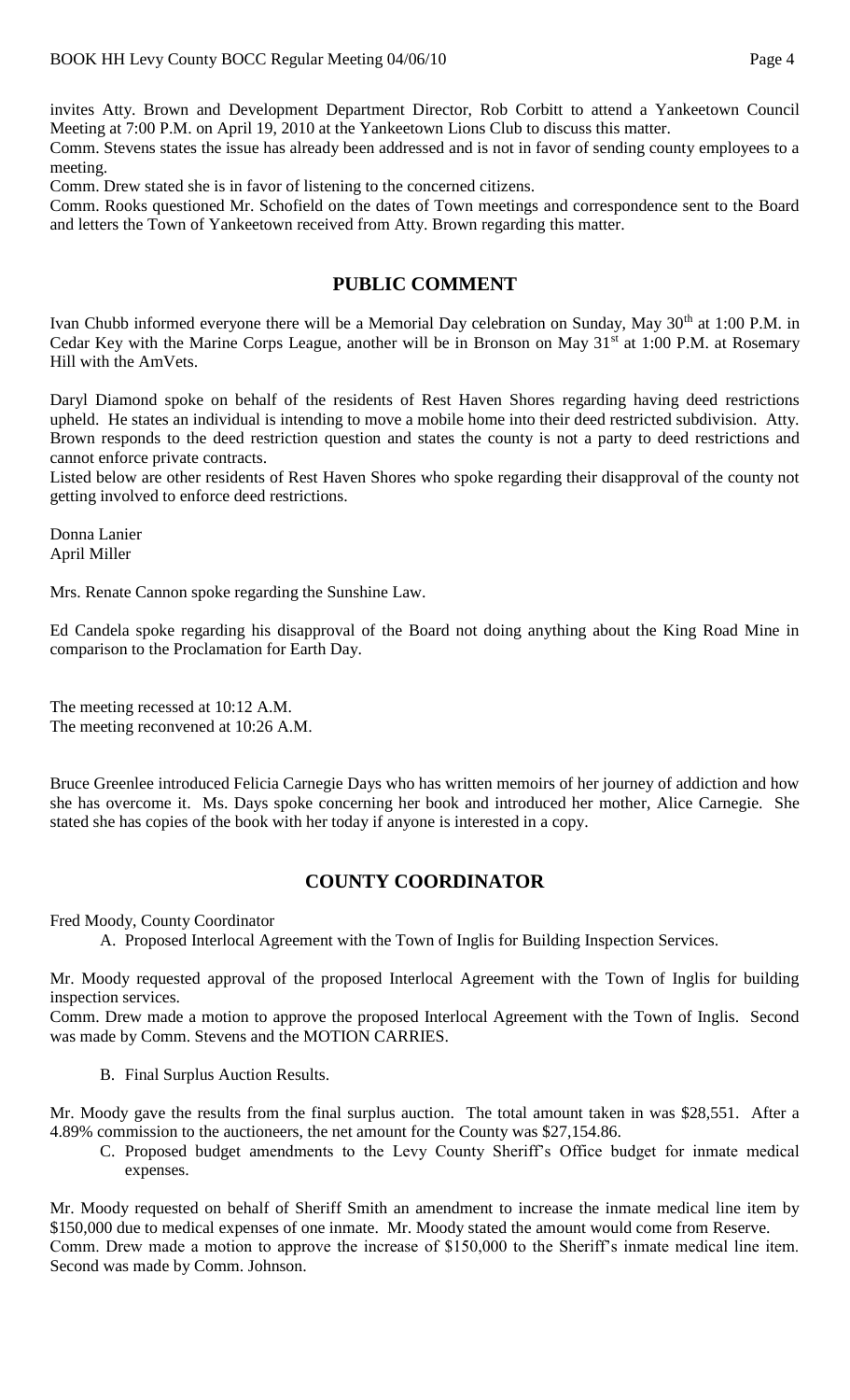Before voting, there was discussion among the commissioners about how to identify this money specifically for the one inmate's medical expenses as this one patient has incurred the bulk of what has been expended this year. Comm. Drew rescinds her motion

Comm. Johnson made a motion to approve the increase of \$150,000 to the Sheriff's inmate medical line item on the condition the County Board Office staff would follow and track expenses until the end of the year. If any funds from this amendment are remaining at the end of the year they will be returned back to the Board. Second was made by Comm. Drew and the MOTION CARRIES. Comm. Bell votes NO.

D. Interlocal Agreement with the City of Cedar Key for EMS Impact Fees.

Mr. Moody requested approval of Interlocal Agreement with the City of Cedar Key for the collection of EMS Impact Fees. The impact fee on new dwellings inside the City Limits will be \$53.08 on new dwelling construction.

Comm. Rooks made a motion to approve the Interlocal Agreement with the City of Cedar Key for the collection of EMS Impact Fees. Second was made by Comm. Stevens and the MOTION CARRIES. Comm. Bell votes NO.

## **EMERGENCY MANAGEMENT**

Mark Johnson, Director

A. Request approval to accept the State Homeland Security Grant Program Agreement Modification #1.

Mr. Johnson requested approval of the Board to accept the State Homeland Security Grant Program Agreement Modification #1. The original Agreement amount was \$26,500 and they are extending the agreement period until June 30, 2010.

Comm. Stevens made a motion to approve and accept the State Homeland Security Grant Program Agreement Modification #1. Second was made by Comm. Rooks and the MOTION CARRIES.

B. Request approval to accept the Emergency Management Preparedness & Assistance (EMPA) Base Grant Modification #2.

Mr. Johnson requested approval of the Board to accept the Emergency Management Preparedness & Assistance Base Grant Modification #2. The Agreement is amended to increase the maximum amount payable under the Agreement by \$2,154 which will bring the total to \$138,130.99.

Comm. Drew made a motion to approve and accept the Emergency Management Preparedness & Assistance Base Grant Modification #2. Second was made by Comm. Stevens and the MOTION CARRIES.

## **EMERGENCY MEDICAL SERVICES**

Royce Barber

A. Request approval of purchase on new Medic Five Station.

Mr. Barber requests approval for the purchase of a new mobile home for the Medic Five Station from Prestige Home Centers, Inc. in Chiefland. After requesting quotes from four different mobile home businesses in the Chiefland area, one responded with an amount. Prestige Home Centers, Inc. gave an estimated cost of \$73,000 -\$76,000. This includes the removal of the existing unit.

Comm. Drew made a motion to approve the purchase of a new mobile home for the Medic Five Station. Second was made by Comm. Johnson and the MOTION CARRIES.

B. Discuss the need for a bariatric ambulance. – TABLED

## **LEVY COUNTY TRANSIT**

Heather Lombardo

A. Proposed changes to the Levy County Transportation Disadvantaged Coordinating Board.

Mrs. Lombardo spoke on behalf of Desiree Painter and requested approval of proposed changes to the Levy County Transportation Disadvantaged Coordinating Board. The proposed changes are as follows: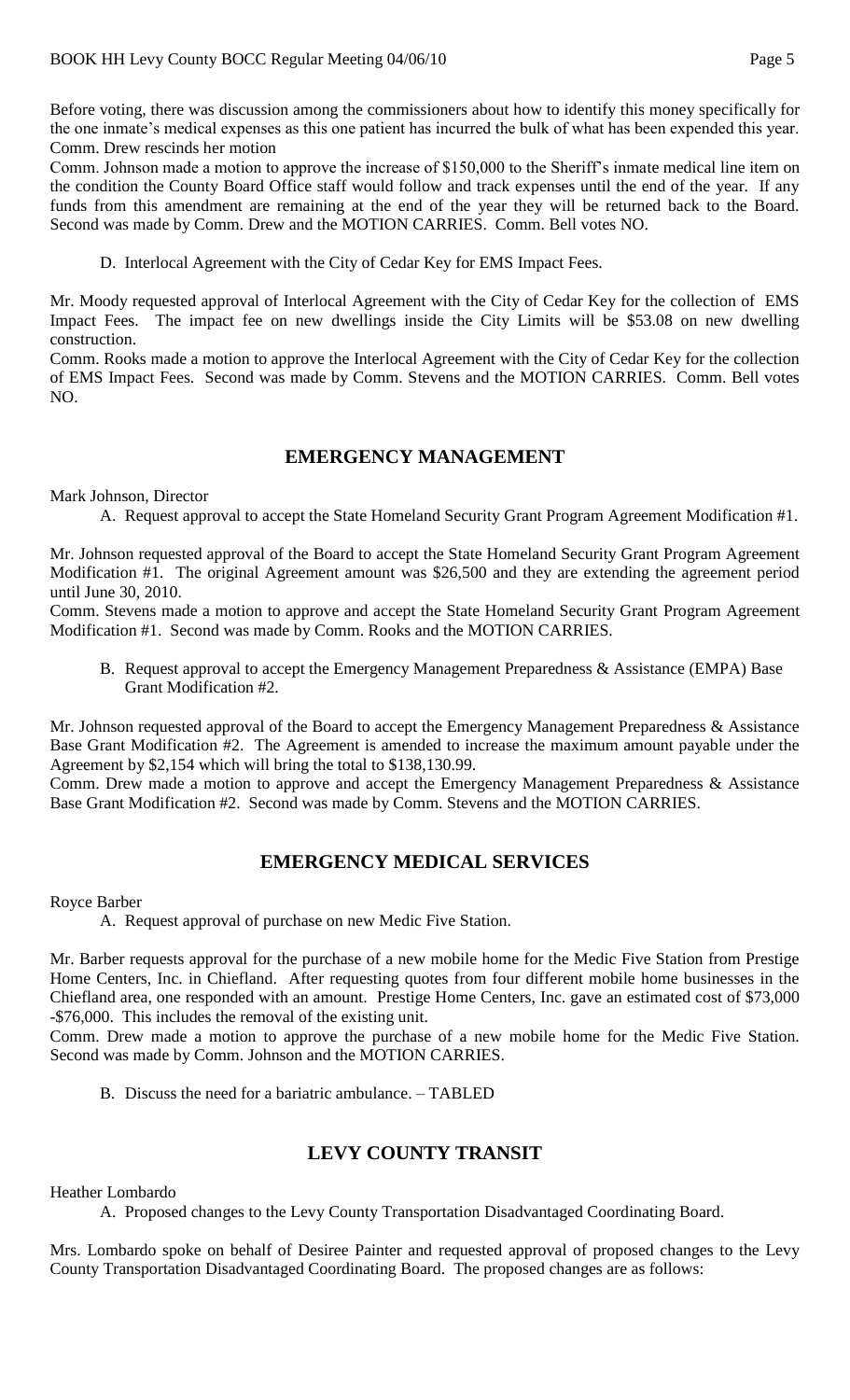On the School Board Category *remove* Jeff Davis as the Alternate Voting Member and *replace* with Jeff Edison.

On the Regional Workforce Development Board *add* Kathleen Woodring (primary voting member) and Margaret Spontak (alternate voting member).

On the Local Medical Community *add* Elizabeth Powers, R.N. (primary voting member) and Barbara Locke (alternate voting member).

Comm. Rooks made a motion to approve the above listed proposed changes to the Levy County Transportation Disadvantaged Coordinating Board. Second was made by Comm. Drew and the MOTION CARRIES.

#### **SHIP**

Dick Tummond,

A. Satisfaction of Mortgage.

Mr. Tummond requested approval from the Board of the Satisfaction of Mortgage for Frank Williams in the amount of \$33,341 – CDBG and \$26,500 – HHRP for a total amount of \$59,591.

Comm. Drew made a motion to approve the Satisfaction of Mortgage for Frank Williams as presented by Mr. Tummond. Second was made by Comm. Johnson and the MOTION CARRIES.

### **COUNTY ATTORNEY**

Anne Bast Brown, County Attorney

A. Approval of Satisfaction of Mortgage for Nicole Godin, a settlement of foreclosure litigation, BAC Home Loans Servicing, L.P. vs. Nicole Godin, et al.

Atty. Brown requested approval from the Board for the Satisfaction of Mortgage for Nicole Godin. Atty. Brown explained this is a SHIP loan and the County was the second mortgage holder. It had gone into foreclosure and the County has been offered \$2,000 to satisfy its SHIP mortgage.

Comm. Rook made a motion to approve the Satisfaction of Mortgage for Nicole Godin. Second was made by Comm. Stevens and the MOTION CARRIES.

#### **COMMISSIONERS' REPORTS**

Comm. Johnson gave information regarding a meeting he attended on the Tri-County Hospital and reported the time extension was given until June 2<sup>nd</sup>. Ameris is still working on funding and moving forward with "Stage 2" (Construction and Development) of their CON.

Comm. Johnson also wanted to let everyone know there will be a "Trash Art" auction at the Levy County Fair Thursday night to raise money for the Levy County Fair and local Civic groups. He explained 55 gallon drums are painted by youth groups with help from local artists in the County and are auctioned to be used as trash cans or decorative art. He gave information on some of the other events taking place during the fair.

Comm. Johnson stated he had spoken with the Commission on Ethics and apologized for his participation regarding his position as Commissioner at the Livestock Fair. He was not aware of the public's perception.

Comm. Drew stated this Saturday is the 25 mile bike ride fundraiser for the Levy County School Foundation which she is participating in. It will begin in Chiefland from 7:00 A.M. to 9:00 P.M. at the shopping center near Bubba Que's.

Comm. Rooks thanked the individuals who went to Tallahassee and expressed concerns to the Legislators. She stated she had lobbied for our Library funding.

Comm. Stevens

A. Letter of Support for the American Cancer Society.

Comm. Stevens made a motion to have Atty. Brown prepare a Proclamation in support of the American Cancer Society Relay For Life to present at the next Board meeting. Second was made by Comm. Rooks and the MOTION CARRIES.

Comm. Stevens also reminded everyone about the Rhino Outdoors Tri-County Pregnancy Center fundraiser clay shoot on April 24th.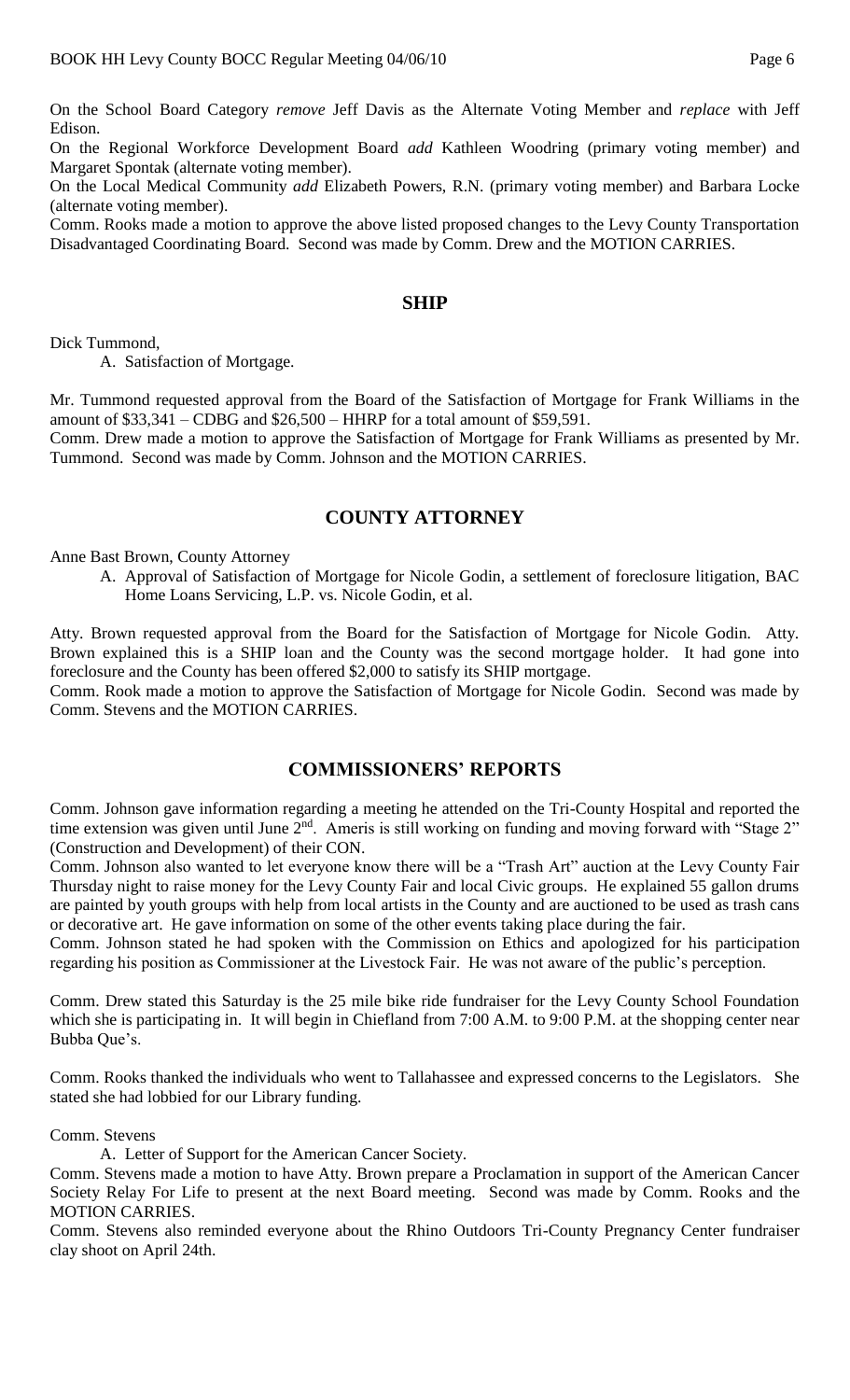The meeting recessed at 11:22 The meeting reconvened at 11:35

# **PERSONNEL POLICIES AND PROCEDURES WORKSHOP**

#### **NON-AGENDA ITEM**

Comm. Rooks made a motion to hear a non-agenda item. Second was made by Comm. Stevens and the MOTION CARRIES. Comm. Bell votes NO.

Comm. Rooks presented a request from Rep. Debbie Boyd for the Board to prepare a Resolution in support of House Bill 843 which will allow the Governor's office to designate the catalyst sites in Suwannee and Columbia County as enterprise zones. This designation would provide our partnership with tools to help in the efforts to attract target industries capable of producing high-paying jobs throughout the North Central Florida rural area of critical economic concern.

Comm. Rooks made a motion to have Atty. Brown prepare a Resolution supporting House Bill 843. Second was made by Comm. Johnson and the MOTION CARRIES. Comm. Stevens votes NO.

# **PERSONNEL POLICIES AND PROCEDURES**

Comm. Bell questioned #7 in Section 101 as to why the Attorney and her employees were excluded from this. She is in favor of amending the employee contract with the Attorney.

Mrs. Martin stated it was adopted in 2004 and had never been changed.

Comm. Drew and Comm. Johnson requested a copy of the employment contract.

Comm. Rooks questioned where does the Board come in under the employee conditions, such as random drug testing? Does this not apply to Commissioners as well? Mr. Moody gave information on the County's drug testing policy.

Bell asked about item 3(c) under Employee Supervision regarding performance evaluation. Mrs. Martin answers as to how often and when this is done on a new hire.

Mrs. Martin provided copies of proposed amendments & policy changes to Board.

Comm. Drew questions about #801, the behavior of employees. She asked are there things that would warrant immediate dismissal? Mrs. Martin answers each instance is addressed individually.

The Commissioners are in favor of reviewing the material given and will wait to vote until next workshop.

Mrs. Martin stated she will have a "general" harassment policy prepared for the Commissioners to review at the next workshop.

Comm. Bell asked a question about why there is not any language in the manual about hiring department heads. Comm. Stevens responds usually department heads are hired from within.

Comm. Bell and Comm. Drew are in favor of all department heads coming to the Board for interview.

Comm. Bell stated she is in favor of creating a policy for hiring department heads and would like to see how other counties do it.

Comm. Drew asked if employees working second jobs are required to report this to the Board. Mr. Moody answered employees are required advise their employer if they work a second job.

Comm. Drew asked a question about lay-offs. Mr. Moody answered the last person hired may not always be the first to be laid-off. The determination to lay-off someone is determined more by the need for the position.

Comm. Drew commented on the Commissioners keeping up and placing all of their public records/travel in a central location and would be in favor of a written policy addressing this.